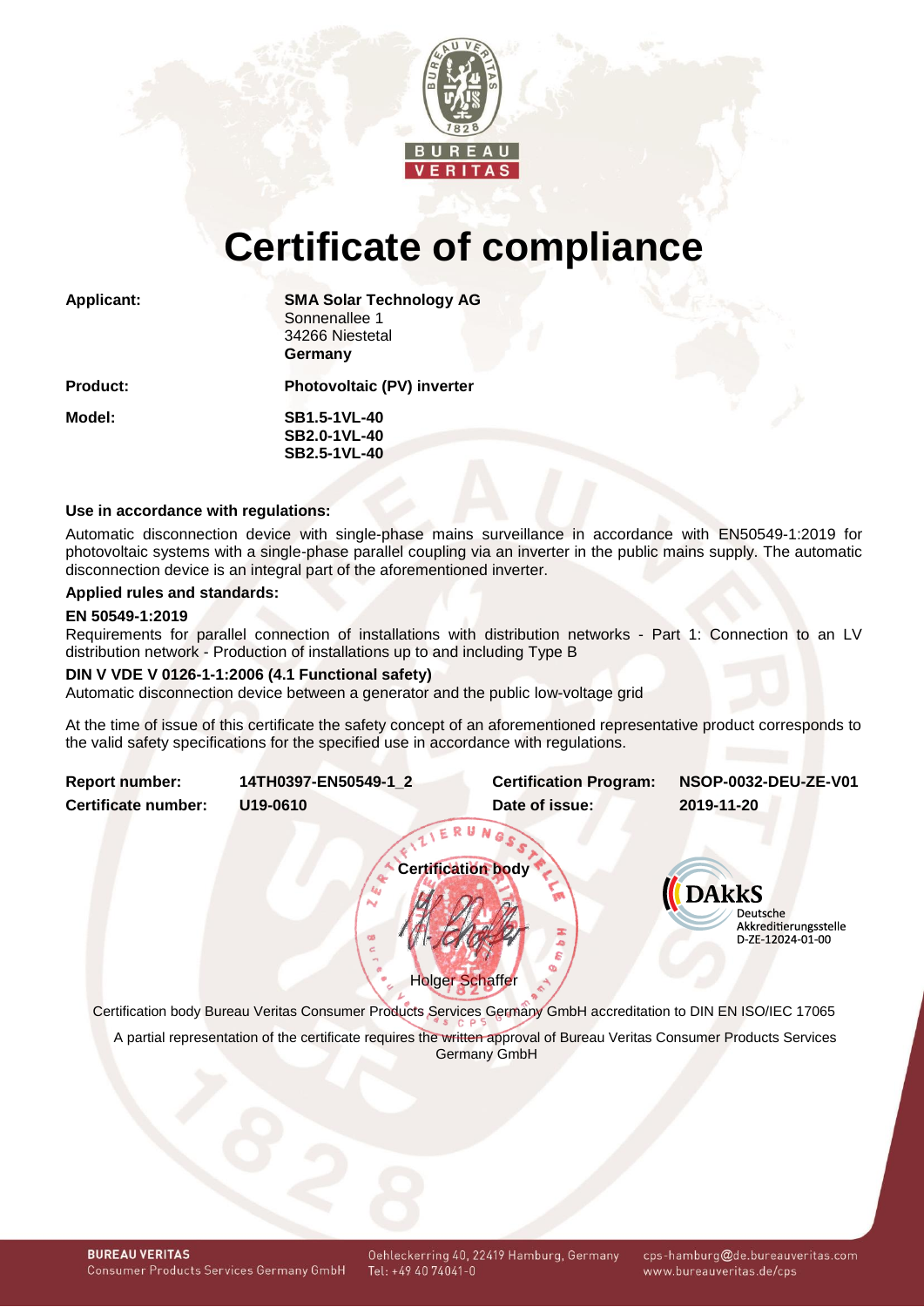

## **Appendix**

#### **Extract from test report according to EN 50549-1 Nr[. 14TH0397-EN50549-1\\_2](#page-0-1)**

| Type Approval and declaration of compliance with the requirements of EN 50549-1. |                                                                        |                           |                           |  |  |  |  |
|----------------------------------------------------------------------------------|------------------------------------------------------------------------|---------------------------|---------------------------|--|--|--|--|
| Manufacturer / applicant:                                                        | SMA Solar Technology AG<br>Sonnenallee 1<br>34266 Niestetal<br>Germany |                           |                           |  |  |  |  |
| <b>Micro-generator Type</b>                                                      | Photovoltaic (PV) inverter                                             |                           |                           |  |  |  |  |
| <b>Rated values</b>                                                              | SB1.5-1VL-40                                                           | SB2.0-1VL-40              | SB2.5-1VL-40              |  |  |  |  |
| MPP DC voltage range [V]                                                         | $160 - 500$                                                            | $210 - 500$               | $260 - 500$               |  |  |  |  |
| Input DC voltage range [V]                                                       | $100 - 600$                                                            | $100 - 600$               | $100 - 600$               |  |  |  |  |
| Input DC current [A]                                                             | 10                                                                     | 10                        | 10                        |  |  |  |  |
| <b>Output AC voltage [V]</b>                                                     | 230 @ 50Hz / 60Hz (N, PE)                                              | 230 @ 50Hz / 60Hz (N, PE) | 230 @ 50Hz / 60Hz (N, PE) |  |  |  |  |
| <b>Output AC current [A]</b>                                                     | 7                                                                      | 9                         | 11                        |  |  |  |  |
| <b>Output power [VA]</b>                                                         | 1500                                                                   | 2000                      | 2500                      |  |  |  |  |
| <b>Firmware version</b>                                                          | V03.10.00.R                                                            |                           |                           |  |  |  |  |
| <b>Measurement period:</b>                                                       | 2019-08-02 to 2019-08-23                                               |                           |                           |  |  |  |  |

### **Description of the structure of the power generation unit:**

The power generation unit is equipped with a PV and line-side EMC filter. The power generation unit has no galvanic isolation between DC input and AC output. Output switch-off is performed with single-fault tolerance based on two series-connected relays in line and neutral. This enables a safe disconnection of the power generation unit from the network in case of error.